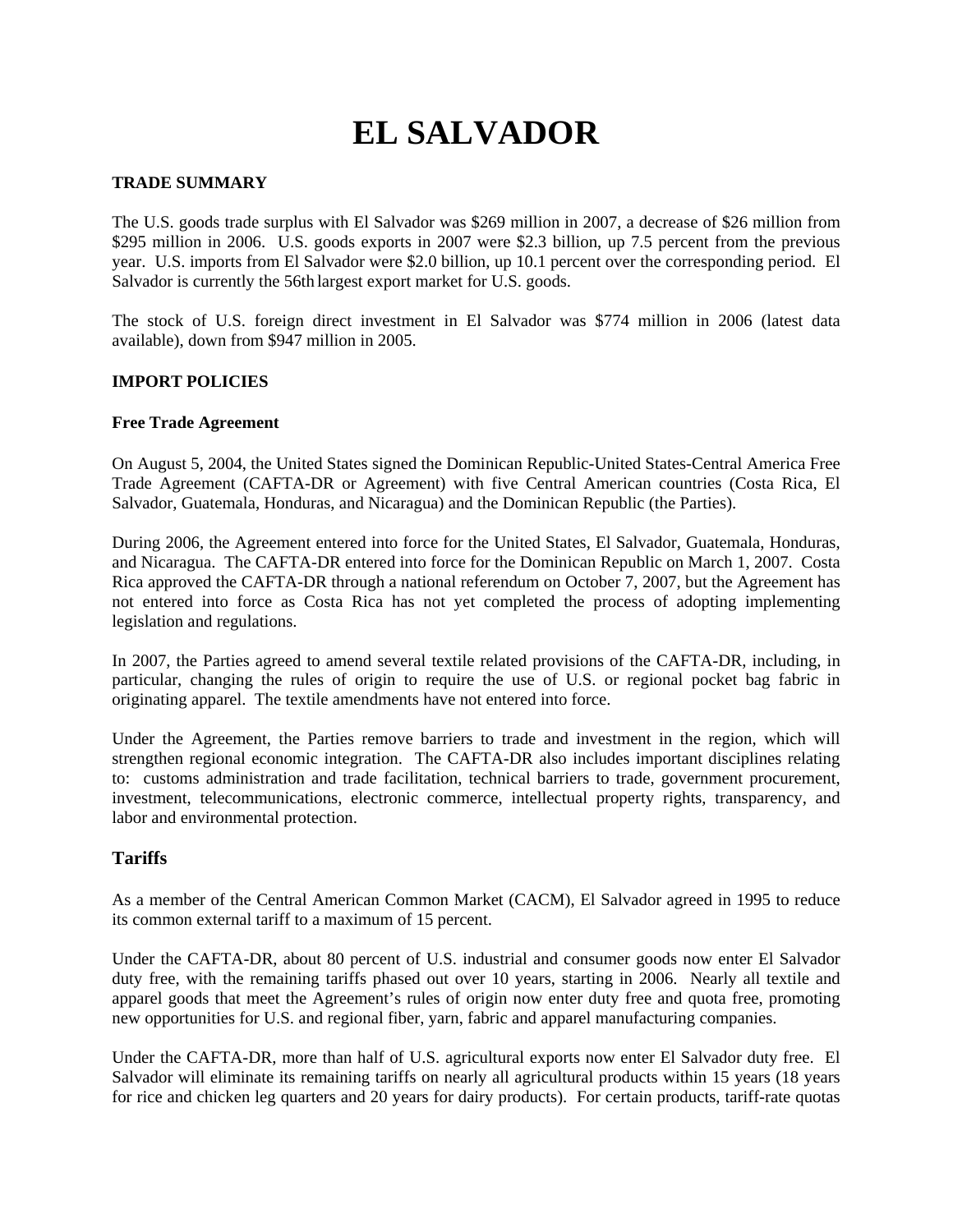(TRQs) will permit some immediate duty free access for specified quantities during the tariff phase out period, with the duty free amount expanding during that period. El Salvador will liberalize trade in white corn through expansion of a TRQ, rather than by tariff reductions.

El Salvador and the other Parties have committed to improve transparency and efficiency in administering customs procedures, including the CAFTA-DR rules of origin. Under the CAFTA-DR, El Salvador committed to ensuring greater procedural certainty and fairness in the administration of these procedures, and all the CAFTA-DR countries agreed to share information to combat illegal transshipment of goods. In addition, El Salvador has negotiated agreements with express delivery companies to allow for faster handling of their packages.

### **STANDARDS, TESTING, LABELING, AND CERTIFICATION**

Although sanitary standards have generally not been a barrier in El Salvador, practices with respect to raw poultry and eggs are notable exceptions. Since 1992, the Ministry of Agriculture has imposed restrictions on U.S. raw poultry and egg imports. El Salvador has yet to provide a scientific justification for these measures, which do not appear to be based on relevant international standards. Furthermore, the Salvadoran government does not appear to apply these same restrictions on domestic production, raising potential national treatment concerns. As a result of these measures, the United States has been unable to export raw poultry or eggs to El Salvador. U.S. industry estimates the value of lost U.S. poultry and eggs exports at \$5 million to \$10 million per year. Resolution of this issue is a priority for the United States.

El Salvador requires that rice imports be fumigated at the importers' cost unless they are accompanied by a U.S. Department of Agriculture (USDA) certificate stating that the rice is free of Tilletia barclayana. However, USDA cannot issue these certificates since there is no chemical treatment that is both practical and effective against Tilletia barclayana. El Salvador has failed to notify this measure to the World Trade Organization (WTO) Sanitary and Phytosanitary (SPS) Committee.

Importers must deliver samples of all foods for laboratory testing to the Ministry of Public Health, which, upon approval, issues the product registration numbers that allow them to be sold at retail outlets. Some processed foods approved for use in the United States were rejected after further analysis in El Salvador, thereby barring their sale. The United States has obtained access for U.S. products rejected by the Ministry of Public Health testing on a case-by-case basis.

Through the CAFTA-DR, the United States continues to engage El Salvador on this issue. In addition, in connection with the CAFTA-DR, El Salvador agreed to recognize the equivalence of the U.S. food safety and inspection system for beef, pork, poultry, and dairy products, thereby eliminating the need for plantby-plant inspections. However, El Salvador continues to maintain restrictions on U.S. beef and beef products from animals over 30 months of age as well as live cattle over 30 months of age.

El Salvador and the other Central American countries are in the process of developing common standards for the importation of several products, including distilled spirits, which may facilitate trade.

### **GOVERNMENT PROCUREMENT**

Government purchases of goods and services, including construction services, are usually open to foreign bidders.

The 2000 Public Sector Procurement and Contracting Law applies to the central government as well as to autonomous agencies and municipalities. The Ministry of Finance's Public Administration Procurement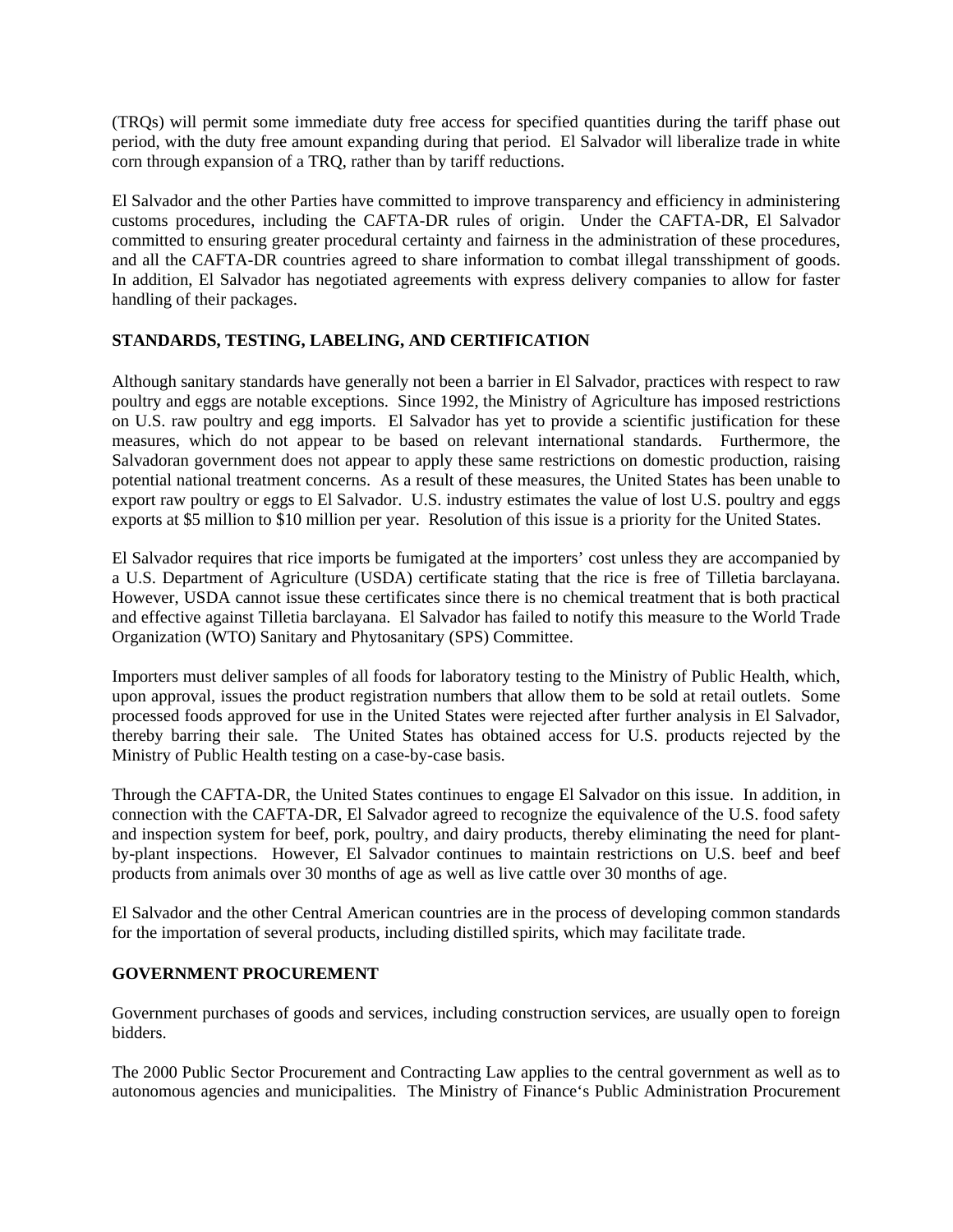and Contracting Regulatory Unit establishes procurement and contracting policy, but all government agencies have their own procurement and contracting units to implement that policy. Under the law, government purchases worth more than approximately \$108,000 must be announced publicly and are subject to open bidding; those worth approximately \$13,600 or more must also be announced, but may be subject to bidding by invitation only; and for smaller purchases, government agencies are only required to evaluate not less than three offers for quality and price. If a domestic offer is assessed as equal to a foreign offer, the government must give preference to the domestic offer. Under certain provisions of the law, such as "urgent" or "emergency" procurements, the head of a government agency or ministry may intervene to award procurement to a seller who may not have otherwise been selected. For government procurement made using external financing or donations, separate procurement procedures may apply.

Under the CAFTA-DR, procuring entities must use fair and transparent procurement procedures, including advance notice of purchases and timely and effective bid review procedures, for procurement covered by the Agreement. Under the CAFTA-DR, U.S. suppliers are permitted to bid on procurements of most Salvadoran government entities, including key ministries and state owned enterprises, on the same basis as Salvadoran suppliers. The anti-corruption provisions in the Agreement require each government to ensure under its domestic law that bribery in trade related matters, including in government procurement, is treated as a criminal offense, or is subject to comparable penalties.

El Salvador is not a signatory to the WTO Agreement on Government Procurement.

### **EXPORT SUBSIDIES**

El Salvador gives a 6 percent tax rebate on exports shipped outside Central America if they have undergone a transformation process that adds at least 30 percent to the original value. Firms operating in free trade zones enjoy a 10 year exemption from income tax as well as duty free privileges.

Under the CAFTA-DR, El Salvador is not permitted to adopt new duty waivers or expand existing duty waivers that are conditioned on the fulfillment of a performance requirement (*e.g.*, the exportation of a given level or percentage of goods). However, under the CAFTA-DR, El Salvador is permitted to maintain such measures through 2009, provided that it maintains the measures in accordance with its obligations under the WTO Agreement on Subsidies and Countervailing Measures.

### **INTELLECTUAL PROPERTY RIGHTS (IPR) PROTECTION**

In December 2005, El Salvador amended the Intellectual Property Promotion and Protection Law, Law of Trademarks and Other Distinctive Signs, and Penal Code to implement its CAFTA-DR obligations on IPR. The CAFTA-DR provides for improved standards for the protection and enforcement of a broad range of IPR that are consistent with U.S. and international standards of protection and enforcement, as well as with emerging international standards. Such improvements include: state-of-the-art protection for digital copyrighted products such as U.S. software, music, text, and videos; stronger protection for U.S. patents, trademarks, and test data, including an electronic system for the registration and maintenance of trademarks; and further deterrence of piracy and counterfeiting.

Despite these efforts, the piracy of optical media, both music and video, remains a concern in El Salvador. Optical media imported from the United States by pirates in El Salvador are being used as duplication masters. Concern has also been expressed about inadequate enforcement of cable broadcast rights and the competitive disadvantage it places on legitimate providers of this service. In the first 10 months of 2007, the police and Attorney General's Office seized optical media valued at \$1.5 million and made 30 arrests.